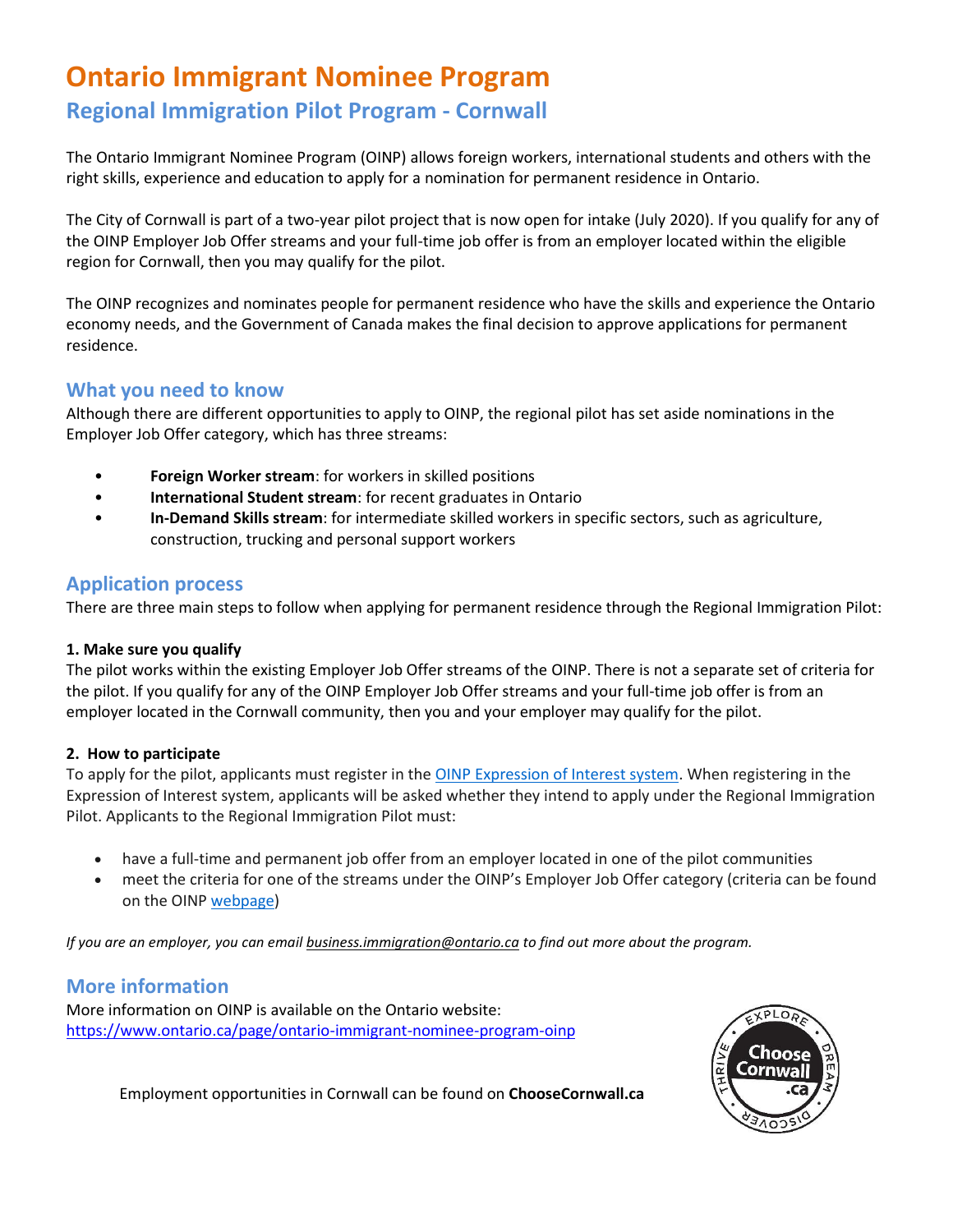# **Register an expression of interest with OINP**

The Ontario Immigrant Nominee Program (OINP) uses an expression of interest system to manage its applications.

**You can only apply to OINP if you are invited**. Registering an expression of interest is not the same as applying to the OINP or applying for permanent residency.

#### **How to register an expression of interest**

- 1. create a profile in the OINP [e-Filing Portal](https://www.ontarioimmigration.gov.on.ca/oinp_index/resources/app/guest/index.html#!/)
- 2. read the applicant requirements for your stream and ensure that you are eligible
- 3. register an expression of interest for one or more streams

You can only register **one** expression of interest **per OINP stream** at any given time.

#### **Fees**

There is no fee to register an expression of interest. If you are invited to apply to the program, you will be required to pay an application fee at that time. Application fees differ by stream.

### **Updating your information**

You can update your expression of interest in the OINP e-filing portal with new information at any time up until the time you receive an invitation to apply or your expression of interested is deleted.

### **Validity period**

Your expression of interest registration will remain valid for up to 12 months until you receive an invitation to apply or until you withdraw your registration. After 12 months, your expression of interest will automatically be deleted from the OINP system. If you are still interested in applying to the program, you must register a new expression of interest.

#### **After you register an expression of interest**

Once you have registered an expression of interest, please do not contact the program.

If you are invited to apply, you will receive a notification in the OINP [e-Filing Portal.](https://www.ontarioimmigration.gov.on.ca/oinp_index/resources/app/guest/index.html#!/) It is important to note that:

- a registration does not guarantee that you will be invited to apply to the OINP
- an invitation to apply does not guarantee you will receive a certificate of nomination

You must demonstrate that you meet all relevant OINP stream criteria at the time of your application, **including** that you had the qualifications that you claimed in your expression of interest registration.

If it is determined that any information provided in your expression of interest registration is not accurate, is incorrect, or misleading, your application may be denied.

Please consult the expression of interest system invitation to apply page for more information about expression of interest draw results.